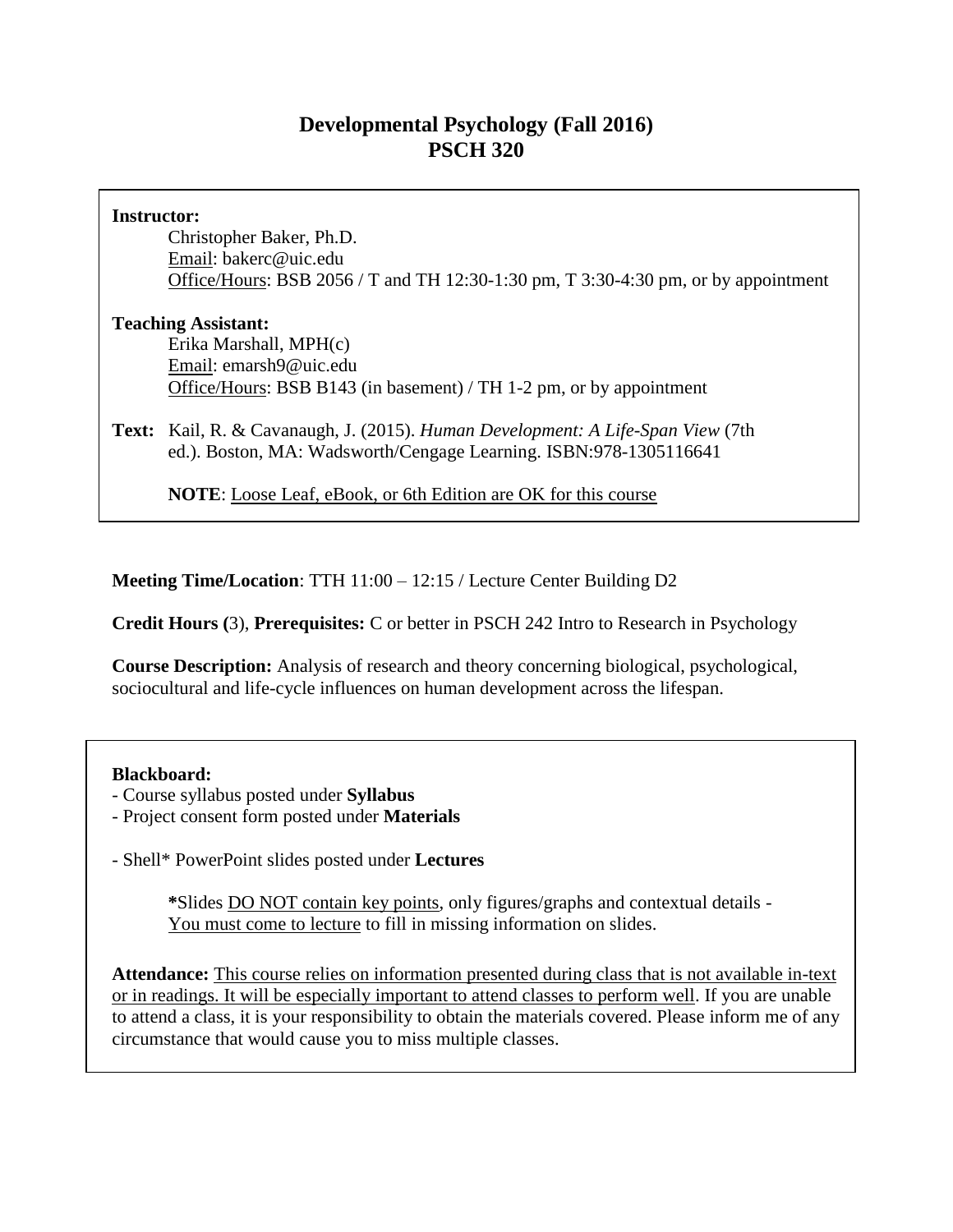**Disability Services:** If you require accommodations for a disability, please contact the Disability Resource Center for an appointment to discuss your needs and the process for requesting accommodations. Since accommodations may require early planning, please contact DRC as soon as possible:

Website: http://drc.uic.edu (312) 413-2183 Voice (312) 413-7781 FAX DRC Staff Members contact information is available on the Meet the DRC Staff Page (http://drc.uic.edu/meet-the-drc-staff)

# **Please let me know if there is anything I can do to be helpful!**

**Academic Dishonesty:** Students will be held to the University's standards on academic dishonesty as described in the following Student Code of Conduct: http://dos.uic.edu/docs/Student%20Disciplinary%20Policy.pdf

# **EVALUATION: Overview**

| <b>Type</b>                        | <b>Points</b>                  | <b>Course Grade</b> |
|------------------------------------|--------------------------------|---------------------|
| <b>Section 1 exam:</b>             | 50 pts                         | 20%                 |
| <b>Section 2 exam:</b>             | 50 pts                         | 20%                 |
| <b>Section 3 exam:</b>             | 50 pts                         | 20%                 |
| <b>Quizzes + Discussions</b>       | 50 pts $(30 + 20 \text{ pts})$ | 20%                 |
| <b>Cross-Sectional Experiment:</b> | 50 pts                         | 20%                 |
| $250$ pts                          |                                | 100%                |

**Extra Credit: (1) Creative Project. (2) Extra credit opportunities will be available in-class. The more you attend class, the more likely you will be there for an extra credit opportunity.**

**Makeup Policy: Makeup exams and quizzes are all-essay format and are substantially more difficult than scheduled exams. It is to your benefit to attend all scheduled quizzes and exams.**

**Religious/Cultural Holidays: I respect and accommodate all religious/cultural holidays. If a test or quiz conflicts with a holiday, you will not be asked to take the makeup version. However, you must give advanced notice so that accommodations can be made.**

**Curve: Grades will be scaled when appropriate. Otherwise, grades will be based on the standard 90/80/70/60 scale.**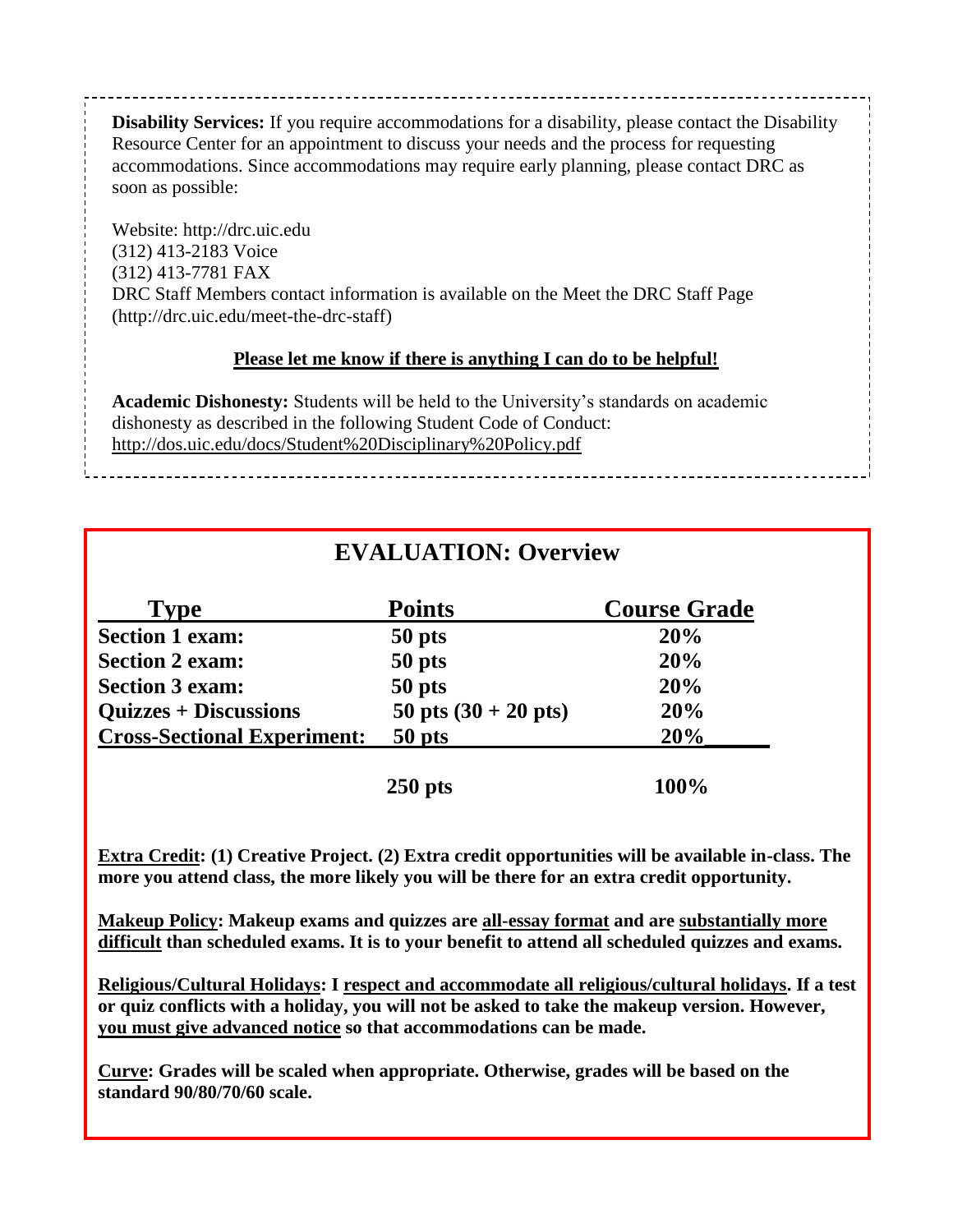# **Course Outline: 8/23/2016-12/01/2016 \* Outline subject to change with advanced notice**

-- *week 1--*

**August 23:** Course Overview

**August 25:** Foundational Concepts and Theories Reading*: Chapter 1 (sections 1.1, 1.2)*

**--***week 2--*

**August 30:** Developmental Research Reading*: Chapter 1 (section 1.3)*

**September 1:** Heredity and Environment - Film Reading*: Chapter 2 (section 2.1)*

**\* September 2, Last day to complete late registration; last day to add a course(s) or make section changes; last day to drop individual courses via Student Self-Service without receiving W (Withdrawn) grade on academic record. Last day to submit Withdraw from Term request via Student Self-Service and receive 100% cancellation of tuition and fees.**

**--**w*eek 3--* **September 6: Prenatal Development, Infant Mortality** Reading*: Chapter 2 (sections 2.3, 2.4)*

**September 8: Quiz 1, Discussion 1**

**--**w*eek 4--* **September 13:** The Newborn and Physical Development Reading*: Chapter 3 (sections 3.1, 3.2)*

**September 15:** Sensation, Perception, Becoming Self-Aware Reading*: Chapter 3 (sections 3.4, 3.5)*

**--**w*eek 5--*

**September 20:** Early Cognitive Development, Information Processing Reading*: Chapter 4 (sections 4.1, 4.2)*

**September 22: Culture and Language** Reading*: Chapter 4 (sections 4.3, 4.4)*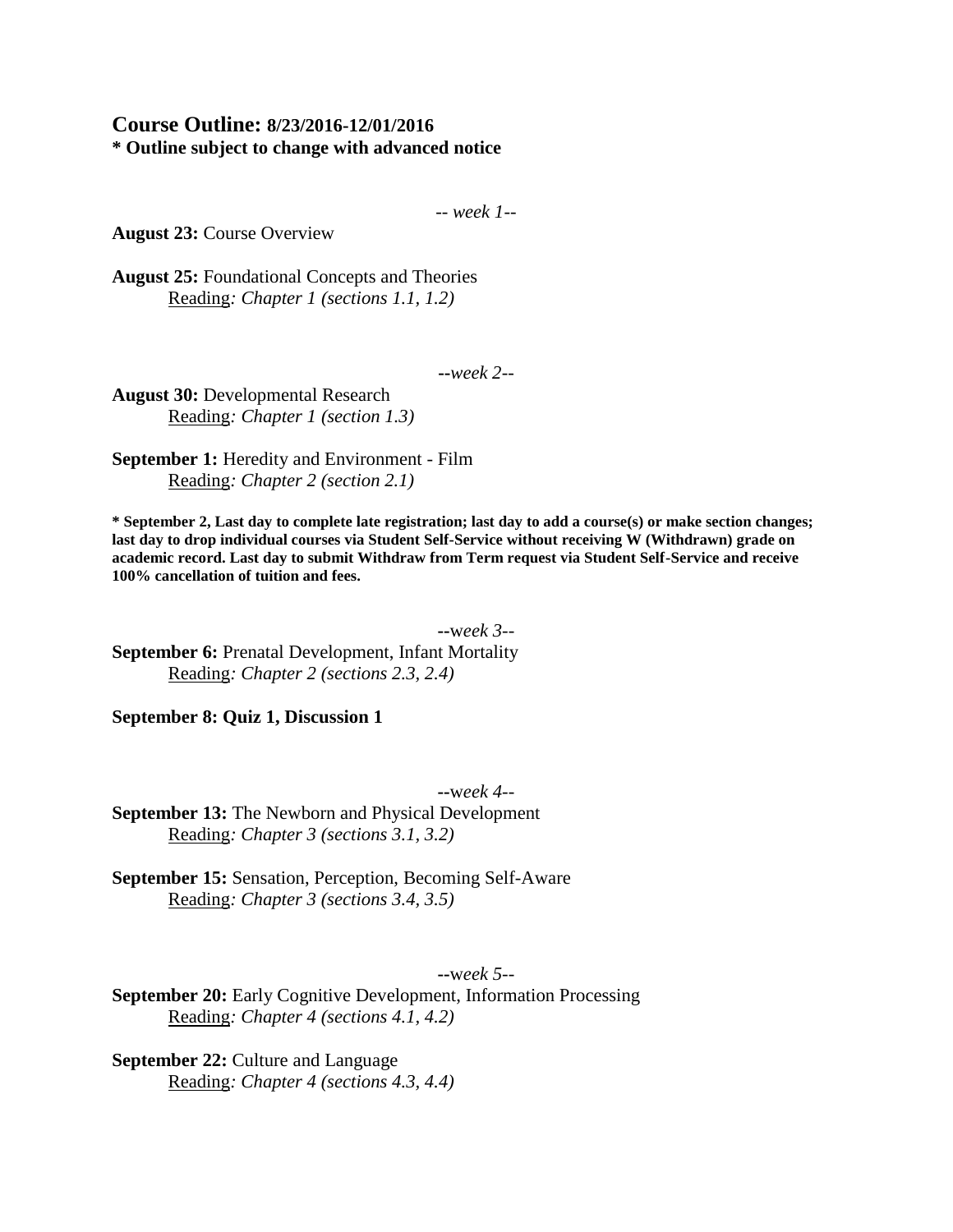#### **September 27: EXAM 1**

**September 29:** Attachment and Emotions Reading*: Chapter 5 (sections 5.1, 5.2)*

**--***week 7--*

**October 4:** Gender Roles and Identity - Presentation Reading*: Chapter 5 (sections 5.4)*

**October 6:** Cognitive Development, Intelligence Testing Reading*: Chapter 6 (sections 6.1, 6.2)*

**--***week 8--*

**October 11:** Special Children, Needs, Skills Reading*: Chapter 6 (sections 6.3, 6.4)*

**October 13: Quiz 2, Discussion 2**

**--***week 9--*

**October 18:** Peers and Media, Understanding Others Reading*: Chapter 7 (sections 7.2, 7.3, 7.4)*

**October 20:** Health and Morality Reading*: Chapter 8 (sections 8.2, 8.3, 8.4)*

**--***week 10--*

**October 25:** Identity, Struggles of Adolescence Reading*: Chapter 9 (sections 9.1, 9.2, 9.4)*

#### **October 27: EXAM 2**

**\* October 28, Last day for undergraduate to use late drop and receive grade of W on academic record.**

**--***week 11--* **November 1:** Emerging Adulthood, Health, Cognitive Development Reading*: Chapter 10 (sections 10.1, 10.2, 10.3)*

**November 3:** Changing Higher Education - Film Reading*: Chapter 11 (section 11.2, 11.4)* **Cross-Sectional Quasi-Experiments Due**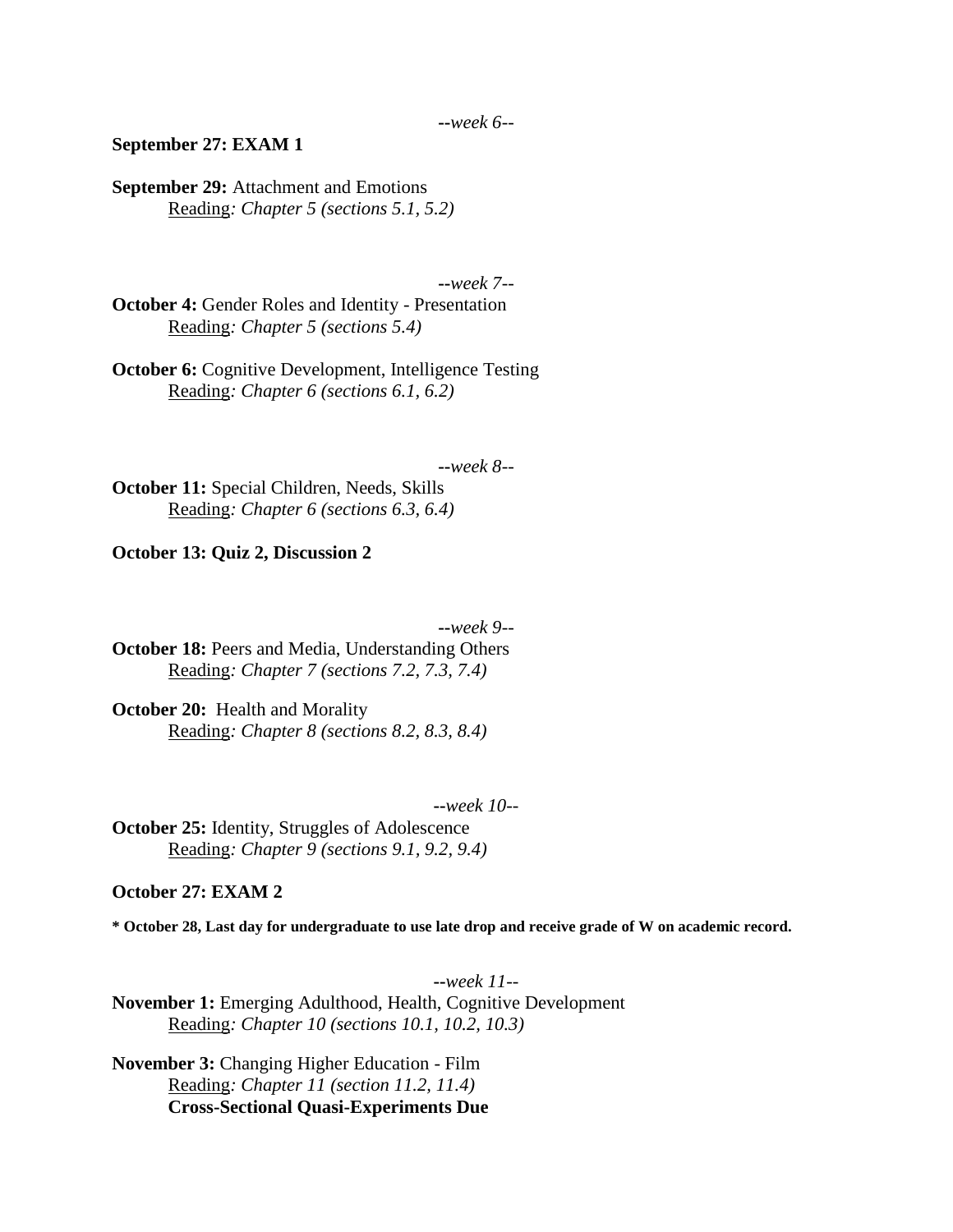#### **November 8: Election Day: GO VOTE**

**November 10:** Cognitive and Personality Changes Reading*: Chapter 13 (section 13.2, 13.3)*

**--***week 13--*

**November 15: Quiz 3, Discussion 3**

**November 17:** Physical Aging, Mental Health Reading*: Chapter 14 (section 14.2, 14.3, 14.4)*

**--***week 14--*

**November 22:** Food, Aging and Disease Reading*: Chapter 15 (section 15.1, 15.2, 15.4, 15.5)*

**November 24: Thanksgiving**

**--***week 15--*

**November 29: Creative Projects Due**

**December 1: EXAM 3**

# **EXTRA CREDIT: Creative Project**

**The purpose of this project is to give students an opportunity to demonstrate substantial knowledge of a course topic through creative means. Students may be awarded up to 10 points extra credit. Students will be judged on the degree to which they demonstrate knowledge of a topic (up to 5 points) and their creativity in demonstrating this knowledge (up to 5 points). Group projects (up to 5 students) are allowed only for those doing performance-based activities; these should not exceed 5 minutes. Individual projects can be submitted in-class and do not have to be performed.**

**NOTE: All creative projects are due by class time. No exceptions.**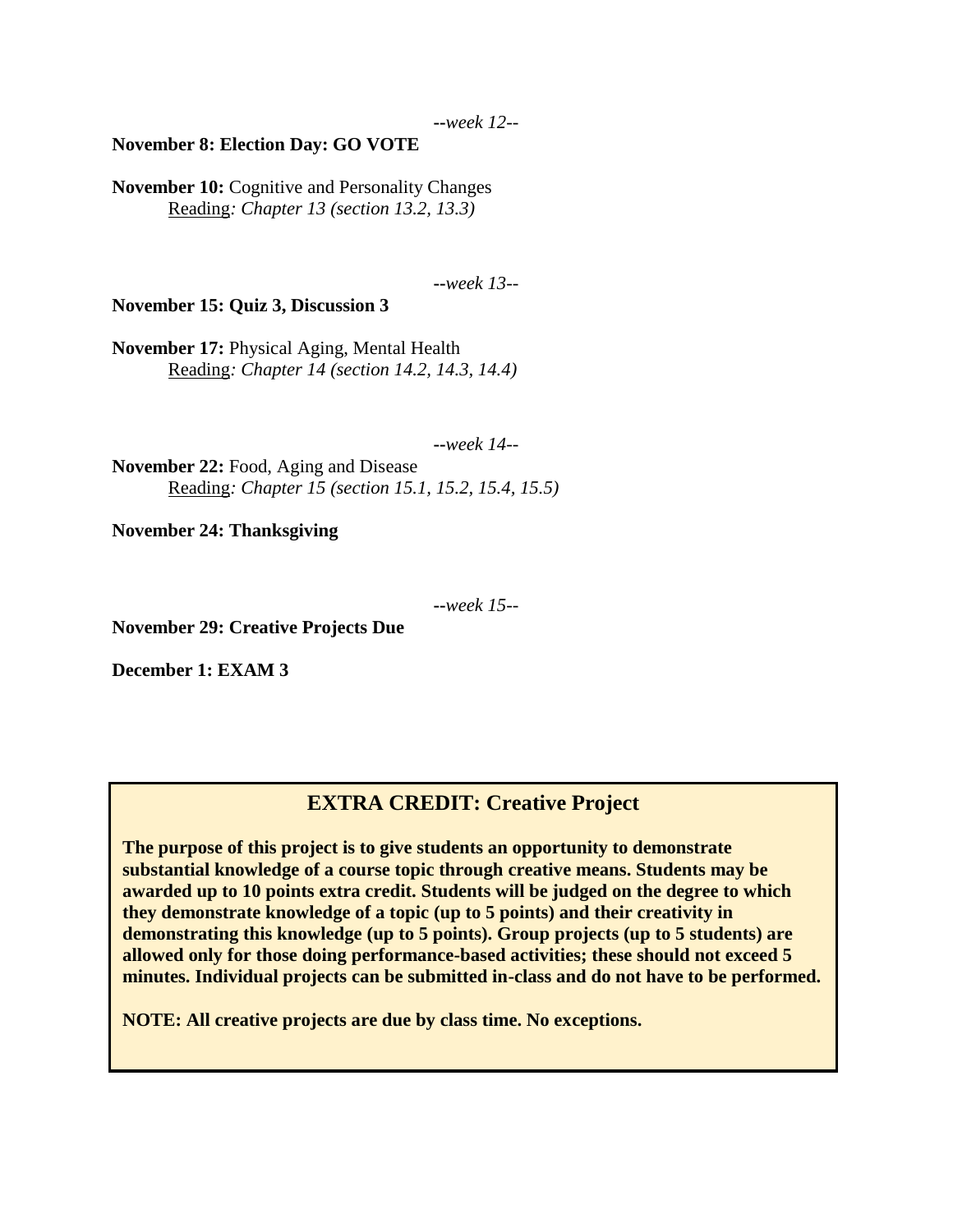# **Cross-Sectional Quasi-Experiment: Due November 3**

*Step 1*: Locate 5 individuals ~18-20 years old and 5 individuals ~28-30 years old. Match the groups across demographics as best you can (e.g., similar ratio of women/men in both groups).

(**NOTE**: These cannot be students in this class, close friends, or family members.)

*--*

*Step 2:* Add 5 questions about memories to the questionnaire that you think will highlight different stages of development between your two groups. Questions have to be about memories and the goal is to identify memories that are likely to differentiate these two groups.

--

*Step 3*: Obtain consent from each participant. Participants will be asked to respond to a short questionnaire about their memories for a course assignment. They should review the questions before they consent to participate. Make sure they understand that recalling these memories may be extremely emotional and potentially distressing and that they should participate only if they feel they will not be affected in any negative way.

(**NOTE**: consent form provided on blackboard.)

*--*

*Step 4*: Administer the questionnaire to your 10 participants.

(**NOTE:** You choose how to administer the questionnaires - individually, as a group, face-toface, or over email. However, this is not an interview. Make sure participants record their own responses and then hand or send them back to you.)

*--*

# *QUESTIONNAIRE:*

1. Briefly describe the memory that provides you with the most amount of happiness at this point in your life.

2. Briefly describe a memory that reflects a major turning point in your life.

3. Briefly describe a memory that reflects a major obstacle you overcame.

4-8. Five questions about memories of your choosing......